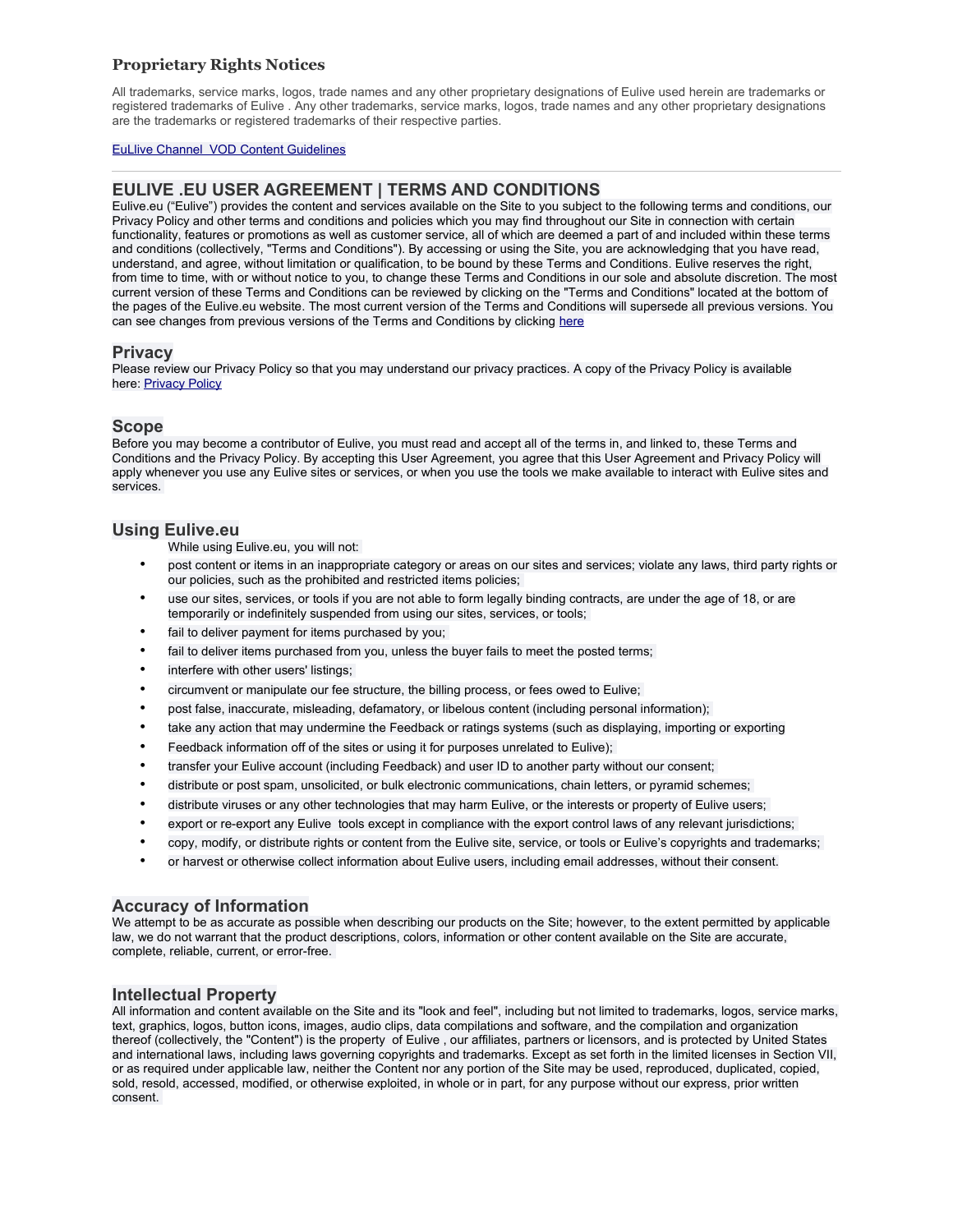All trademarks, service marks, logos, trade names and any other proprietary designations of Eulive used herein are trademarks or registered trademarks of Eulive . Any other trademarks, service marks, logos, trade names and any other proprietary designations are the trademarks or registered trademarks of their respective parties.

#### [EuLlive Channel VOD Content Guidelines](https://eulive.eu/roku/content-guidelines)

### **Limited Licenses**

We grant you a limited, revocable, and non-exclusive license to access and make personal use of the Site. This limited license does not include the right to: (a) frame or utilize framing techniques to enclose the Site or any portion thereof; (b) republish, redistribute, transmit, sell, license or download the Site or any and/or all Content (except caching or as necessary to view the Site); (c) make any use of the Site or any and/or all Content other than personal use; (d) modify, reverse engineer or create any derivative works based upon either the Site or any and/or all Content; (e) collect account information for the benefit of yourself or another party; (f) use any meta tags or any other "hidden text" utilizing any and/or all Content; or (g) use software robots, spiders, crawlers, or similar data gathering and extraction tools, or take any other action that may impose an unreasonable burden or load on our infrastructure. You must retain, without modification, all proprietary notices on the Site or affixed to or contained in the Site.

We also grant you a limited, revocable, and nonexclusive license to create a hyperlink to the home page of the Site for personal, non-commercial use only. A website that links to the Site (i) may link to, but not replicate, any and/or all of our Content; (ii) may not imply that we are endorsing such website or its services or products; (iii) may not misrepresent its relationship with us; (iv) may not contain content that could be construed as distasteful, obscene, offensive controversial or illegal or inappropriate for any ages; (v) may not portray us or our products or services, in a false, misleading, derogatory, or otherwise offensive or objectionable manner, or associate us with undesirable products, services, or opinions; and (vi) may not link to any page of the Site other than the home page. We may, in our sole discretion, request that you remove any link to the Site, and upon receipt of such request, you shall immediately remove such link and cease any linking unless separately and expressly authorized in writing by us to resume linking. Any unauthorized use by you of the Site or any and/or all of our Content automatically terminates the limited licenses set forth in this Section 7 include hyperlink without prejudice to any other remedy provided by applicable law or these Terms and Conditions.

## **Your Obligations and Responsibilities**

In the access or use of the Site, you shall comply with these Terms and Conditions and the special warnings or instructions for access or use posted on the Site. You shall act always in accordance with the law, custom and in good faith. You may not make any change or alteration to the Site or any Content or services that may appear on this Site and may not impair in any way the integrity or operation of the Site. Without limiting the generality of any other provision of these Terms and Conditions, if you default negligently or willfully in any of the obligations set forth in these Terms and Conditions, you shall be liable for all the losses and damages that this may cause to Eulive, our affiliates, partners or licensors.

## **Your Account**

You may choose to register at our Site if you are eighteen (18) years of age or older. Do not register if you are not at least eighteen (18) years of age. If you are eighteen (18) years of age or older and do register, you will have an email address/username and password for your account. You are responsible for maintaining the confidentiality of your account, username and password and for restricting access to your computer. You are responsible for keeping such information current, complete, accurate and truthful. You agree to accept responsibility for all activities that occur under your account, username and/or password. You agree to provide only current, complete, accurate and truthful information. If you are accessing and using the Site on someone else's behalf, you represent that you have the authority to bind that person as the principal to all Terms and Conditions provided herein, and to the extent you do not have such authority you agree to be bound to these Terms and Conditions and to accept liability for harm caused by any wrongful use of the Site or Content resulting from such access or use.

We reserve the right to refuse service and/or terminate accounts without prior notice if these Terms and Conditions are violated or if we decide, in our sole discretion, that it would be in Eulive best interests to do so.

Joining Eulive is free. We do charge fees for using other services, such as hosting content. When you list an item or use a service that has a fee, you have an opportunity to review and accept the fees that you will be charged based on our Fees schedule, which we may change from time to time. Changes to that schedule are effective after we provide you with at least 14 days' notice by posting the changes on the Eulive site. We may choose to temporarily change the fees for our services for promotional events (for example, free listing days) or new services, and such changes are effective when we post the temporary promotional event or new service on the sites. Unless otherwise stated, all fees are quoted in U.S. Dollars. You are responsible for paying all fees and applicable taxes associated with our sites and services in a timely manner with a valid payment method. If your payment method fails or your account is past due, we may collect fees owed using other collection mechanisms. (This includes charging other payment methods on file with us, retaining collection agencies and legal counsel, and for accounts over 90 days past due, deducting the amount owed from your PayPal account balance.)

# **Billing Information**

By starting your Eulive membership, you are expressly agreeing to the [Eulive Privacy Policy,](http://eulive.eu/Privacy_Policy) any applicable tax and any other charges you may incur in connection with your use of the Eulive. As used in these Terms and Conditions, "billing" shall indicate either a charge or debit, as applicable, against your Payment Method, including a checking account, where applicable. At any time, and for any reason, we may provide a subscription refund, discount,or other consideration to some or all of our members ("credits"). The amount and form of such credits, and the decision to provide them, are at our sole and absolute discretion. The provision of credits in one instance does not entitle you to credits in the future for similar instances, nor does it obligate us to provide credits in the future, under any circumstance. We may change the fees and charges in effect, or add new fees and charges from time to time, but we will give you advance notice of these changes by email. If you want to use a different Payment Method or if there is a change in your credit card validity or expiration date, you may edit your Payment Method information by clicking on the "Your Account" button, available at the top of the pages of the Eulive Web site. If your Payment Method reaches its expiration date and you do not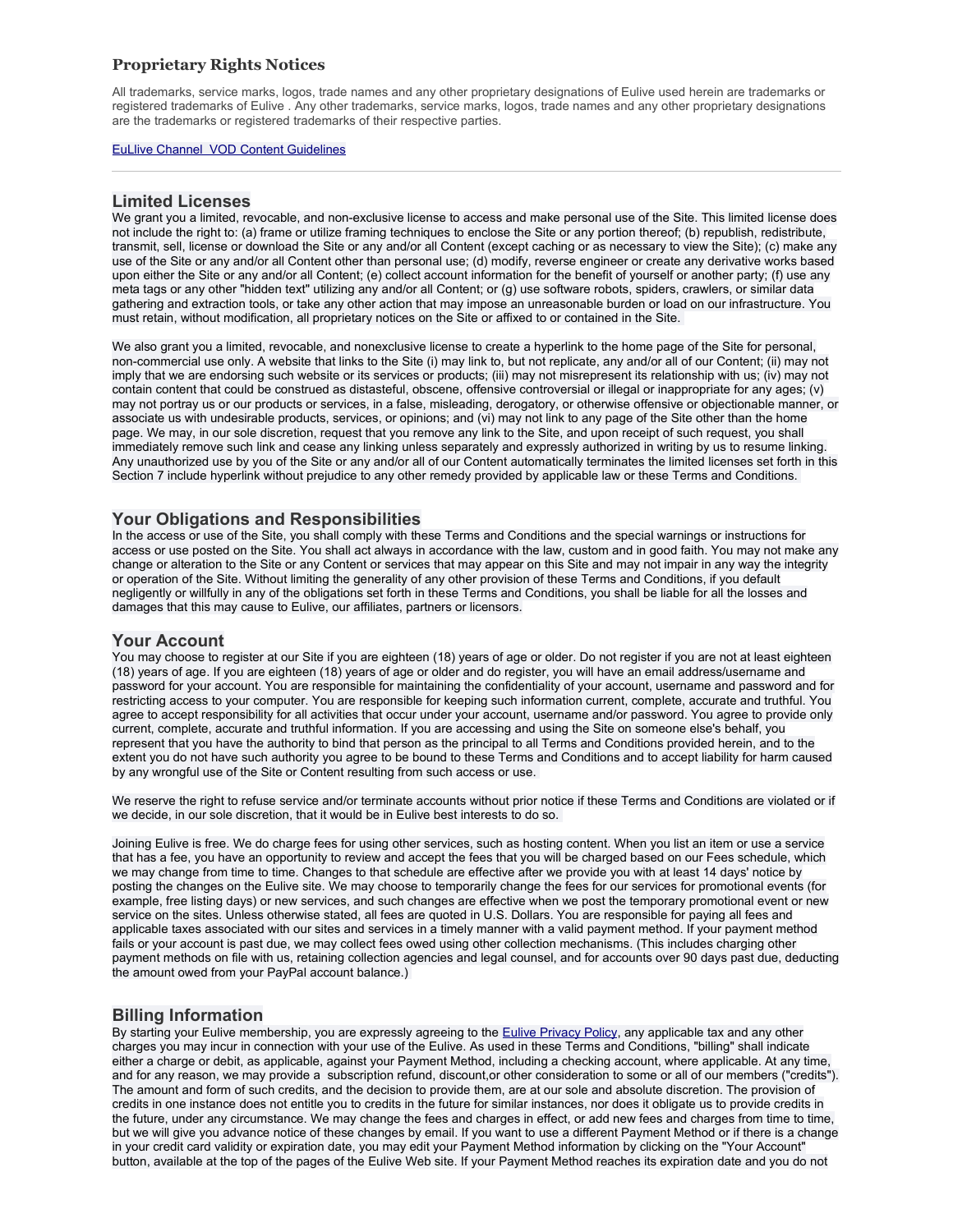All trademarks, service marks, logos, trade names and any other proprietary designations of Eulive used herein are trademarks or registered trademarks of Eulive . Any other trademarks, service marks, logos, trade names and any other proprietary designations are the trademarks or registered trademarks of their respective parties.

#### [EuLlive Channel VOD Content Guidelines](https://eulive.eu/roku/content-guidelines)

edit your Payment Method information or cancel your account (see, "Cancellation" below), you authorize us to continue billing that Payment Method and you remain responsible for any uncollected amounts.

## **Third Party Links**

We are not responsible for the content of any off-website pages or any other websites linked to or from the Site. Links appearing on the Site are for convenience only and are not an endorsement by us, our affiliates or our partners of the referenced content, product, service, or supplier. Your linking to or from any off-website pages or other websites is at your own risk. We are in no way responsible for examining or evaluating, and we do not warrant the offerings of, off-website pages or any other websites linked to or from the Site, nor do we assume any responsibility or liability for the actions, content, products, or services of such pages and websites, including, without limitation, their privacy policies and terms and conditions. You should carefully review the terms and conditions and privacy policies of all off-website pages and other websites that you visit.

# **Special Features, Functionality and Events**

The Site may offer certain special features and functionality or events (such as contests, sweepstakes or other offerings) which may (a) be subject to terms of use, rules and/or policies in addition to or in lieu of these Terms and Conditions; and (b) be offered by us or by third parties. If so, we will notify you of this and if you choose to take advantage of these offerings, you agree that your use of those offerings will be subject to such additional or separate terms of use, rules and/or policies.

# **Submissions Contributors**

It is our policy to decline unsolicited suggestions and ideas. Notwithstanding our policy with regard to unsolicited suggestions and ideas, any inquiries, feedback, suggestions, ideas or other information you provide us (collectively, "Submissions") will be treated as non-proprietary and non-confidential. Subject to the terms of our Privacy Policy, by transmitting or posting any Submission, you hereby grant us full ownership of the Submission as if we had created, developed and posted the Submission for our own purposes. We reserve the right to copy, use, reproduce, modify, adapt, translate, publish, license, distribute, sell or assign the Submission in any way as we see fit, including but not limited to copying in whole or in part, creating derivative works from, distributing and displaying any Submission in any form, media, or technology, whether now known or hereafter developed, alone or as part of other works, or using the Submission within or in connection with our products or services. You also acknowledge that your Submission will not be returned and we may use your Submission, and any ideas, concepts or know how contained therein, without payment of money or any other form of consideration, for any purpose including, without limitation, developing, manufacturing, distributing and marketing products.

If you make a Submission, you represent and warrant that you own or otherwise control the rights to your Submission. You further represent and warrant that such Submission does not constitute or contain software viruses, commercial solicitation, chain letters, mass mailings, or any form of "spam." You may not use a false email address, impersonate any person or entity, or otherwise mislead us as to the origin of any Submission. You agree to indemnify us for all claims arising from or in connection with any claims to any rights in any Submission or any damages arising from any Submission.

## **User Content**

When you transmit, upload, post, e-mail or otherwise make available text, graphics, images, or other materials ("User Content") on the Site, you are entirely responsible for such User Content. Such User Content constitutes a Submission under Section XIII. You agree not to transmit, upload, post, e-mail or otherwise make available on the Site User Content that (a) is unlawful, harmful, threatening, abusive, harassing, defamatory, vulgar, obscene, libelous, invasive of another's privacy, hateful, or racially, ethnically or otherwise objectionable; (b) you do not have a right to make available under any law or under contractual or fiduciary relationships; or (c) infringes any patent, trademark, trade secret, copyright or other proprietary rights of any party. In addition, you agree not to transmit, upload, post, e-mail, or otherwise make available any software viruses, unsolicited or unauthorized advertising, solicitation or promotional material, including chain letters, mass mailings, or any form of "spam." You further agree not to (i) impersonate any person or entity, or falsely state or otherwise misrepresent your affiliation with any person or entity; (ii) "stalk" or otherwise harass, entrap or harm any third party; (iii) forge headers or otherwise manipulate identifiers in order to disguise the origin of any User Content; (iv) intentionally or unintentionally violate any applicable local, state, national or international law; or (v) collect or store personally identifiable data about other users.

We do not guarantee the accuracy, integrity or quality of User Content. You understand that by using the Site, you may be exposed to User Content that is offensive, indecent or objectionable to you. Under no circumstances will we be liable in any way for any User Content, including, without limitation, for any errors or omissions in any User Content, or for any loss or damage of any kind incurred by you as a result of the use of any User Content transmitted, uploaded, posted, e-mailed or otherwise made available via the Site.

You acknowledge that we have the right (but not the obligation) in our sole discretion to refuse to post or remove any User Content. Without limiting the generality of the foregoing or any other provision of these Terms and Conditions, we have the right to remove any User Content that violates these Terms and Conditions or is otherwise objectionable and we reserve the right to refuse service and/or terminate accounts without prior notice for any users who violate these Terms and Conditions or infringe the rights of others.

# **Copyright Complaints**

We respect the intellectual property of others. If you believe that a work has been copied on the Site in a way that constitutes copyright infringement, please click here to find out how to notify us of a claimed infringement.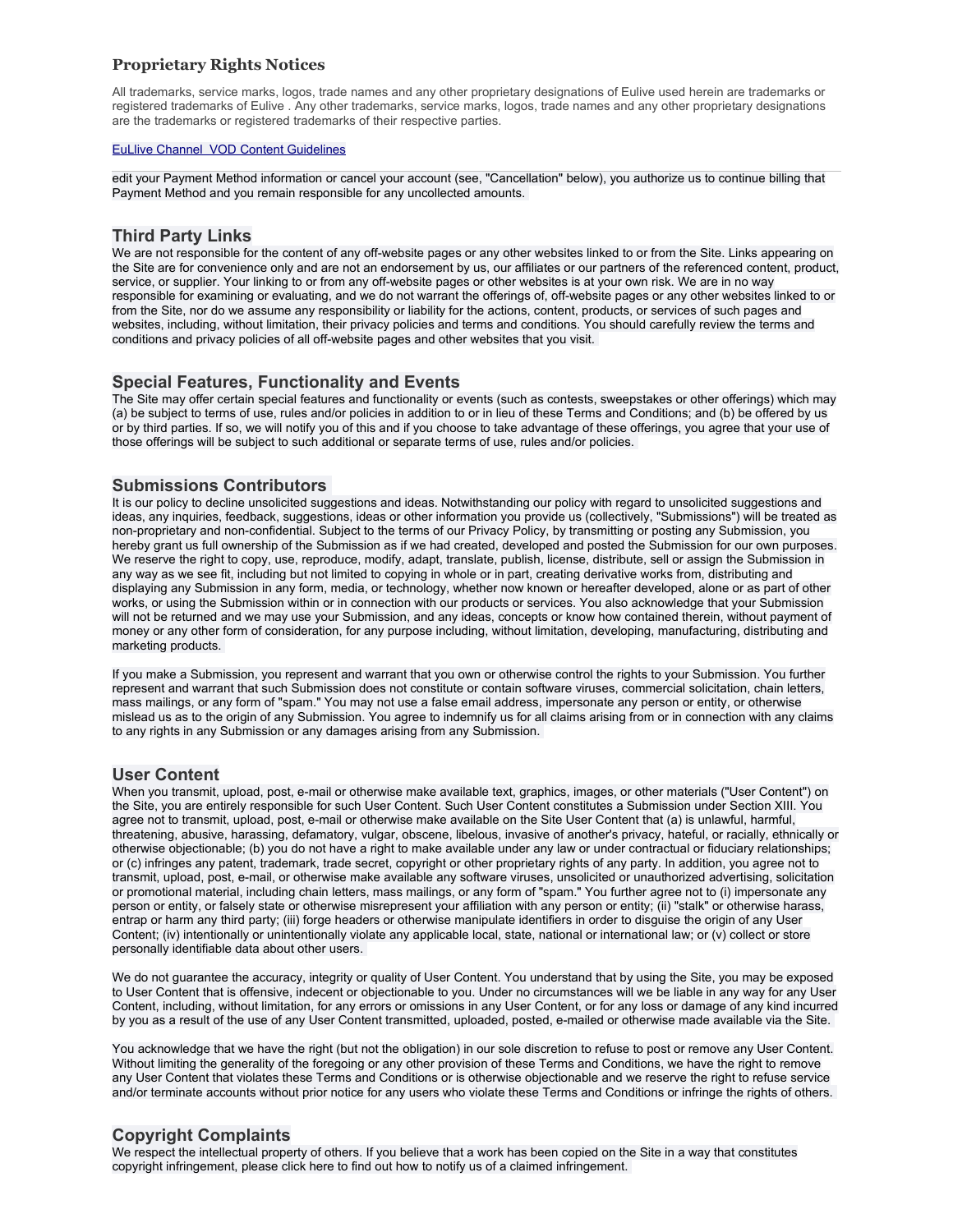All trademarks, service marks, logos, trade names and any other proprietary designations of Eulive used herein are trademarks or registered trademarks of Eulive . Any other trademarks, service marks, logos, trade names and any other proprietary designations are the trademarks or registered trademarks of their respective parties.

#### [EuLlive Channel VOD Content Guidelines](https://eulive.eu/roku/content-guidelines)

### **Representations and Warranties; Limitation of Liability**

THE SITE IS PRESENTED "AS IS." WE MAKE NO REPRESENTATIONS OR WARRANTIES OF ANY KIND WHATSOEVER, EXPRESS OR IMPLIED, IN CONNECTION WITH THESE TERMS AND CONDITIONS OR THE SITE, INCLUDING BUT NOT LIMITED TO WARRANTIES OF MERCHANTABILITY, NON-INFRINGEMENT OR FITNESS FOR A PARTICULAR PURPOSE, EXCEPT TO THE EXTENT SUCH REPRESENTATIONS AND WARRANTIES ARE NOT LEGALLY EXCLUDABLE.

YOU AGREE THAT, TO THE FULLEST EXTENT PERMITTED BY APPLICABLE LAW, WE WILL NOT BE RESPONSIBLE OR LIABLE (WHETHER IN CONTRACT, TORT (INCLUDING NEGLIGENCE) OR OTHERWISE), UNDER ANY CIRCUMSTANCES, FOR ANY (a) INTERRUPTION OF BUSINESS; (b) ACCESS DELAYS OR ACCESS INTERRUPTIONS TO THE SITE; (c) DATA NON-DELIVERY, MISDELIVERY, CORRUPTION, DESTRUCTION OR OTHER MODIFICATION; (d) LOSS OR DAMAGES OF ANY SORT INCURRED AS A RESULT OF DEALINGS WITH OR THE PRESENCE OF OFF-WEBSITE LINKS ON THE SITE; (e) COMPUTER VIRUSES, SYSTEM FAILURES OR MALFUNCTIONS WHICH MAY OCCUR IN CONNECTION WITH YOUR USE OF THE SITE, INCLUDING DURING HYPERLINK TO OR FROM THIRD PARTY WEBSITES (f) ANY INACCURACIES OR OMISSIONS IN CONTENT OR (g) EVENTS BEYOND OUR REASONABLE CONTROL.

FURTHER, TO THE FULLEST EXTENT PERMITTED BY LAW, WE WILL NOT BE LIABLE FOR ANY INDIRECT, SPECIAL, PUNITIVE, INCIDENTAL, OR CONSEQUENTIAL DAMAGES OF ANY KIND (INCLUDING LOST PROFITS) RELATED TO THE SITE OR YOUR USE THEREOF REGARDLESS OF THE FORM OF ACTION WHETHER IN CONTRACT, TORT (INCLUDING NEGLIGENCE) OR OTHERWISE, EVEN IF WE HAVE BEEN ADVISED OF THE POSSIBILITY OF SUCH DAMAGES AND IN NO EVENT SHALL OUR MAXIMUM AGGREGATE LIABILITY EXCEED ONE HUNDRED DOLLARS (\$100.00).

YOU AGREE THAT NO CLAIMS OR ACTION ARISING OUT OF, OR RELATED TO, THE USE OF THE SITE OR THESE TERMS AND CONDITIONS MAY BE BROUGHT BY YOU MORE THAN ONE (1) YEAR AFTER THE CAUSE OF ACTION RELATING TO SUCH CLAIM OR ACTION AROSE.

#### **Indemnification**

You agree to defend, indemnify and hold us harmless for any loss, damages or costs, including reasonable attorneys' fees, resulting from any third party claim, action, or demand resulting from your use of the Site or breach of these Terms and Conditions. You also agree to indemnify us for any loss, damages, or costs, including reasonable attorneys' fees, resulting from your use of software robots, spiders, crawlers, or similar data gathering and extraction tools, or any other action you take that imposes an unreasonable burden or load on our infrastructure.

### **Disputes Between Buyer and Seller**

We require all content providers ("Sellers") to comply with our resolution process. Sellers permit us to make a final decision, in our sole discretion, on any claim that a buyer files with Eulive. If we resolve a dispute in the buyer's favor, we will refund the buyer for the cost of the item, and we will require the seller to reimburse us for the refund. Sellers must have a reimbursement method on file with Eulive.

For transactions paid with Amazon Payment, sellers agree to allow us to remove funds from their Amazon Payment accounts to reimburse buyers. Sellers may change this reimbursement method by contacting Eulive.

When there are insufficient funds on your accounts, transactions are not paid with Amazon payment, or when Amazon Payment is not the reimbursement method of a seller, we will require another reimbursement method. If sellers do not provide Eulive with a valid reimbursement method, we may collect amounts owed using other collection mechanisms, including retaining collection agencies. We may also suspend or restrict sellers from trading on our sites until payment is made.

## **Disputes**

With respect to any dispute regarding the Site, all rights and obligations and all actions contemplated by these Terms and Conditions shall be governed by the laws of Illinois, as if the Terms and Conditions were a contract wholly entered into and wholly performed within Illinois. Any dispute relating in any way to your visit to the Site shall be submitted to confidential arbitration in Illinois and you submit to the jurisdiction and proceedings thereof, except that, to the extent you have in any manner violated or threatened to violate our intellectual property rights or the intellectual property rights of our affiliates, partners or licensors or otherwise have a cause of action in equity, we may seek injunctive or other appropriate relief in any court of competent jurisdiction and you consent to jurisdiction and venue in any such court for such purposes. Arbitration under this agreement shall be conducted under the Arbitration Rules, Procedures & Protocols then prevailing of Dispute Prevention & Resolution, Inc. The arbitrator's award shall be binding and may be entered as a judgment in any court of competent jurisdiction. To the fullest extent permitted by applicable law, no arbitration under these Terms and Conditions shall be joined to an arbitration involving any other party subject to this Terms and Conditions, whether through class arbitration proceedings or otherwise.

Consent to Receive Notices Electronically by Posting on the Site and Via Email You consent to receive any agreements, notices, disclosures and other communications (collectively, "Notices") to which these Terms and Conditions refer from us electronically including without limitation by e-mail or by posting notices on this Site. You agree that all Notices that we provide to you electronically satisfy any legal requirement that such communications be in writing. To withdraw your consent to receive Notices electronically, you must notify us of your withdrawal of such consent by emailing us at [info@eulive.eu](mailto:info@eulive.eu) please include hyperlink and